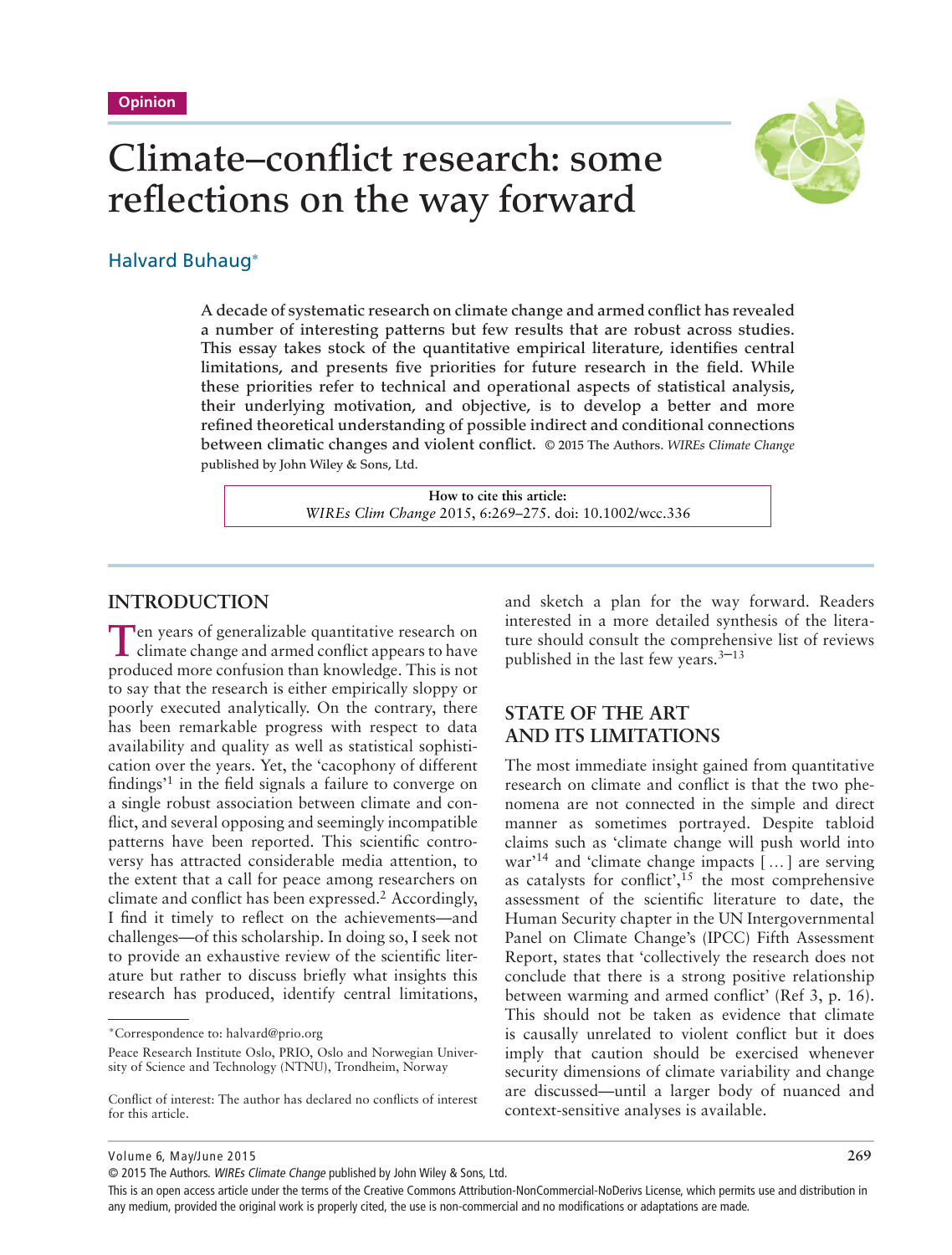This leads to a second lesson learned: There is a disturbing disconnect between underlying theoretical arguments and the manner in which empirical analyses normally are carried out. In general, the quantitative comparative literature is weak on theory, and explanations for observed patterns (or lack thereof) are often made *post hoc*. Accordingly, similarly specified models are used to explain different outcomes and similar outcomes are analyzed using different model specifications. One reason for the shallow treatment of theory in quantitative research is that the causal frameworks proposed in the abstract theoretical literature often are so complex that they do not lend themselves to systematic empirical evaluation.<sup>16</sup> The urgency and alarmist tone of the climate security debate may have contributed to this trend as journals and journalists alike appear especially attracted to sensational findings and tabloid conclusions, with the result that researchers are pushed to oversell their findings. Far from subscribing to Selby's<sup>17</sup> sweeping dismissal of quantitative analysis as a suitable scientific method in climate–conflict research, I still find it obvious that scholars have an important job to do in terms of developing more precise theoretical models and designing more refined, theory-informed empirical models.

Another limitation with extant research concerns the tension between climate variability and climate change. Although much of the public discourse concerns possible long-term impacts of climate change, virtually all empirical work to date relates to short-term changes in weather patterns and extreme weather events. While that research is interesting in its own right, it does not follow that a long-term shift in normal conditions (e.g., a 2∘C warmer world) will have the same impact on social systems as a short-term anomaly of a similar magnitude (2∘C above monthly mean). Unfortunately, researchers are often not clear on the distinction between climate variability and climate change, and findings of behavior related to the former are often used as foundation for projecting impacts of the latter.

At a more fundamental level, an obvious and arguably more significant limitation of quantitative research is its inability to capture and quantify very complex causal linkages that span long time periods, or vary greatly in the temporal dimension between cases and involve many intermediate steps. To the extent that climatic conditions affect conflict dynamics only in interaction with very rare constellations of case-specific conditions, it can probably never be detected with statistical significance in a comparative, generalizable analytical design. The conflict and massacre in Darfur in the early 2000s may represent one such case. Absent the scientific controversy around the true causal influence of the Sahelian drought two decades earlier,<sup>18</sup> the many comparable 'counterfactuals'—i.e., neighboring societies that remained peaceful despite experiencing the same drought and similar challenges to land use practices—make Darfur an anomaly, rather than an illustrative case representative of a widespread pattern. Such anomalous cases are not the kind of social behavior quantitative analysis is designed to uncover.

Quantitative climate–conflict research is not all about unreasonable assumptions and simplistic research designs, however. Recent years have seen a gradual shift toward more disaggregated empirical studies and increasing attention to political violence beyond civil war. Aided by advances in geo-referenced data and methods, researchers are now able to investigate climate–conflict dynamics at a local level.<sup>19</sup>*,*<sup>20</sup> Likewise, finer temporal resolution of climate and conflict data permits exploring seasonal dynamics and near immediate social impacts of climatic shocks.<sup>21</sup>*,*<sup>22</sup> Moreover, researchers are beginning to explore how conflict-inducing effects of climatic anomalies may be conditioned by key intermediate impacts, notably economic shocks and food production.23*,*<sup>24</sup> While these studies are still limited in number, they represent important steps in the right direction.

## **THE WAY FORWARD**

The emerging wealth of detailed data opens up new opportunities for quantitative research, but making meaningful use of these data requires more sophisticated theoretical models. Indeed, further scientific progress in this field depends critically on our ability to specify plausible causal mechanisms, the conditions under which these are likely to play out, the actors at play, and the range of possible outcomes in terms of conflictive (or cooperative) behavior. This is certainly not a trivial challenge but it must be addressed. In the next sections, I briefly discuss five recommendations that I consider central in furthering this research. These five components are intrinsically related and there is no unidirectional relationship between them. Rather they should be seen as complementary and mutually reinforcing building blocks in the construction of a comprehensive, yet testable, theoretical framework of the climate-conflict nexus.

## **Specify Relevant Climatic Conditions**

In moving the climate–conflict field forward, we must be clearer on which environmental conditions we consider a security threat. There may be legitimate reasons to fear an escalation of violence in reaction to certain climatic anomalies, but inconsistent results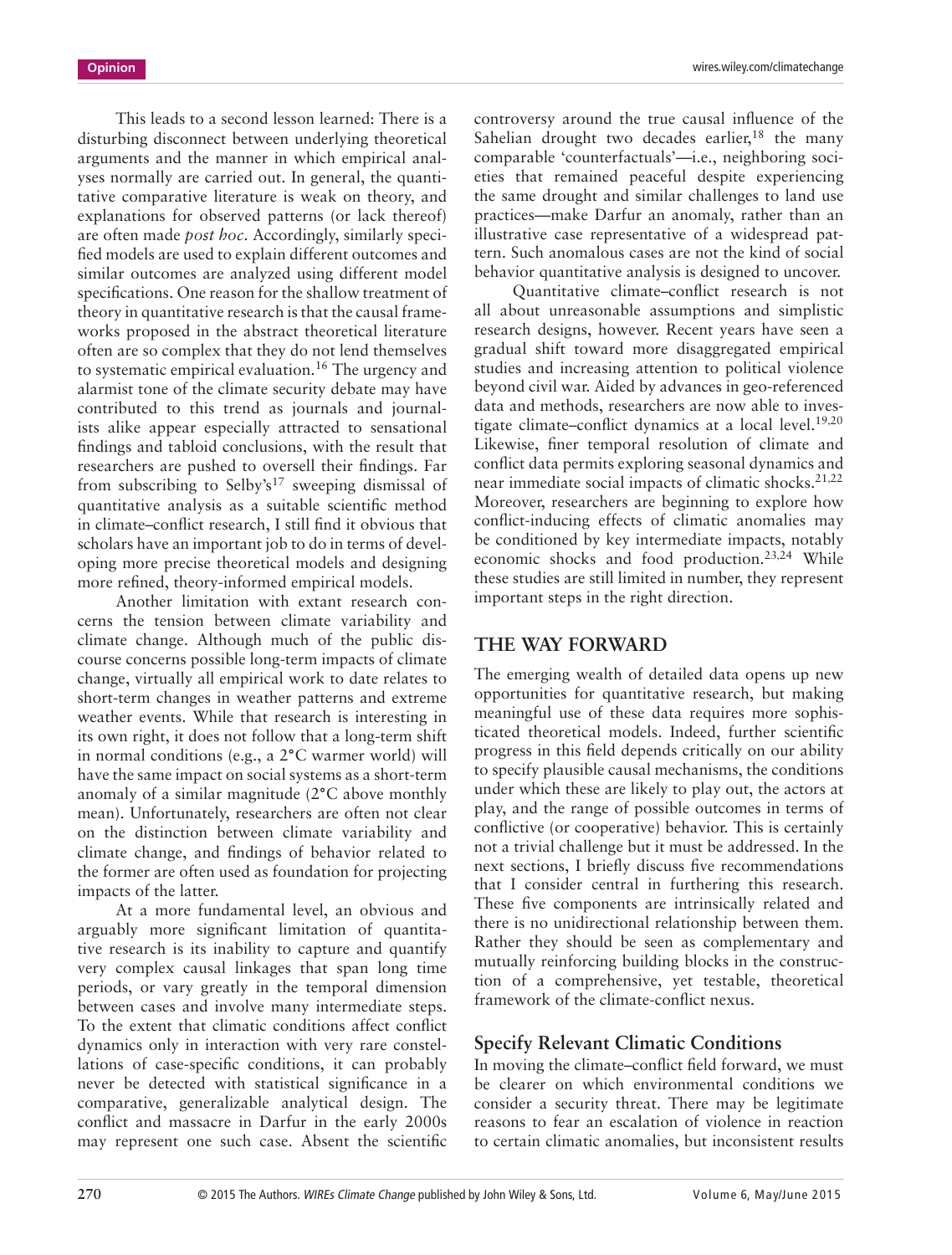from extant empirical research imply that a sweeping and homogenous effect is unrealistic. And why should there be one? There is no reason that a rapid-onset climatic shock (e.g., flood) should have the same consequence for social behavior as the early arrival of the rainy season or a wet year. Yet, coarse data and vaguely formulated theoretical expectations imply that these distinct conditions often look similar—and are treated as such. By moving beyond generic climatic patterns to specific conditions and events, we necessarily also need to consider why these constitute a security threat—and how.

Increasingly specific theoretical expectations should be accompanied by more sophisticated indicators of environmental and ecological stresses. Rapid development of the climate sciences and growing availability of high-resolution data in time-series format open up new avenues in that regard. Hence, if we seek to study impacts of drought on communal relations, remote sensing-based vegetation indices or advanced measures of soil moisture and land degradation at a subnational level are better able to represent actual environmental conditions than basic time- and space-aggregated indicators of temperature and rainfall levels.

### **Specify Causal Mechanisms and Context**

The absence of a robust direct association between climate and civil conflict need not imply that certain climatic conditions cannot be related to conflict in more subtle ways. Rather than assuming a simple, direct association, future research must consider the mechanism(s) through which a climatic phenomenon might translate into a social outcome. If we believe such a causal relationship works via adverse macro-economic shocks and resultant intra-regime instability, then this should be stated clearly, observable implications should be identified, and the empirical analysis specified accordingly.

A related limitation of extant research is the habitual but often tacit *ceteris paribus* assumption, implying that a given treatment affects a given outcome (e.g., probability of riots) in a universal manner. However, there is no mechanistic link between the environment and society that dictates the same social response to a climatic phenomenon across contexts. Societies differ with respect to environmental vulnerability, coping capacity and ability to adapt, and also with respect to exogenously defined drivers of latent conflict risk. A one-standard deviation loss of rainfall during the growing season is more detrimental to Niger's agriculture than to Norway's, and the conflict potential of rising food prices or dwindling agricultural income also differs widely between locations.

Many studies seek to reduce such unit heterogeneity by limiting focus to Sub-Saharan Africa, as African countries are commonly considered to share many of the factors that shape climate change vulnerability. Yet, even this subcontinent exhibits enormous variation in most relevant conditions, such as population size (Nigeria vs Cape Verde), ethnic composition (Democratic Republic of Congo vs Lesotho), ecological diversity (Madagascar vs Djibouti), economic performance (Equatorial Guinea vs Burundi), and extent of democratic institutions (Mauritius vs Swaziland). These differences are likely to condition any conceivable societal impact of climate change but they remain unaccounted for in most contemporary research. $^{25}$ 

The development of a more nuanced theoretical approach also needs to account for plausible intervening factors. Increased warming during the growing season may reduce yields and agricultural income in tropical and dry climates but can have a positive impact on productivity in higher latitudes. Moreover, famines are political catastrophes, not natural disasters; loss of food production need not implicate insufficient food availability, dramatically higher consumer prices or significant loss of farmer income if responsible governments are at hand and proper coping mechanisms exist. More generally, there is a tendency in this literature to underestimate or outright ignore the importance of institutions and quality of governance and instead place full emphasis on the reductionist and near-deterministic narrative of scarcity-induced competition and conflict among bourgeoning (African) populations.26*,*<sup>27</sup> Notable exceptions to this general pattern include Busby et al.'s innovative vulnerability mapping project,<sup>28</sup> Ide et al.'s construction of a composite risk index,<sup>29</sup> and Wischnath and Buhaug's sampling of especially vulnerable sub regions. $30$  Ironically, as noted by Gartzke, $31$  the major driver of anthropogenic climate change—economic development—is also one of the most powerful correlates of reduced conflict risk. Likewise, many rapidly industrializing countries marred by industry-induced environmental degradation and poor resource management are at the same time making good progress in improving resilience to climate-related hazards through poverty alleviation, education, and improved health care provision.

## **Specify Actors and Agency**

The formulation of plausible mechanisms and intervening factors conditioning a climate effect necessarily also involves identifying central actors at play. In furthering theory building along this line, it may be instructive to draw on the complementary dimensions of opportunity and motive.<sup>32</sup> Regardless of the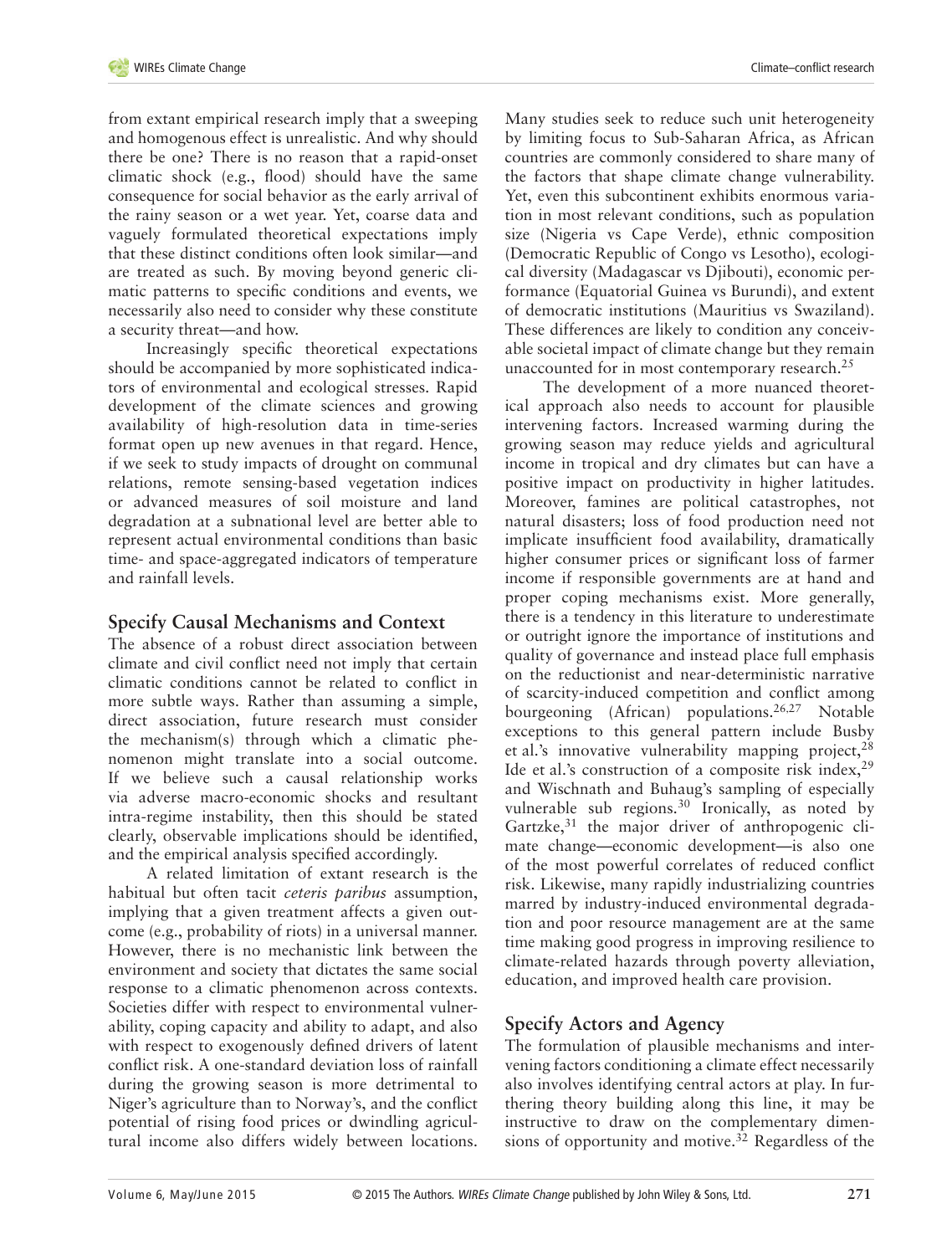aspect of climate change under consideration, we should identify which segments of society are affected (farmers, pastoralists, urban poor, political elite, etc.) and assess their ability to act as a collective organization to redress their grievances. Insights and inspiration on these dimensions may be gained by synthesizing the rich qualitative literature. Of course, increasing marginalization need not (and usually does not) result in overt conflict. Some social cohorts may lack a unifying identity or suffer from internal rivalry; others may lack the resources and organizational skills necessary for mobilization and collective action. Moreover, any resulting conflict need not be instigated by those most frustrated: Diffusion of social grievances can give rise to self-serving entrepreneurs, including the incumbent regime, who may seek to exploit the situation in order to raise popular support for their cause.<sup>33</sup> Political ecology has long emphasized the role of human agency,34 and it is not inconceivable that an observed covariation between anomalous weather and violent clashes is due to tactical considerations and has little to do with local scarcity or environmental degradation per se.<sup>35</sup> Making progress on identifying and quantitatively modeling actor profiles and societal conditions amenable to such causal pathways stands out as a major challenge for future research.

### **Specify Social Outcome**

A natural next step when the relevant actors have been identified is to consider their likely repertoire of contention.36 Urban consumers are unlikely to employ guerrilla warfare in response to rising cost of bread but may well turn to the streets in large numbers to voice their discontent. Discriminated minorities in the periphery, in contrast, may consider attacks at local government facilities to be a more viable strategy if they believe the government is to blame for their deteriorated living conditions and less costly modes of expression are unavailable. Regardless of the actors involved and the type of collective action employed, however, the state plays a critical role in curbing, or fuelling, such animosities, which again speaks to the importance of context.

The quantitative climate–conflict literature consists predominantly of studies of civil conflict, in large part due to data availability. However, the organization of a rebel movement requires planning, resources, know-how, and a critical mass of motivated recruits, and a civil conflict further requires a state government that is willing to respond with military force against its population. Only a minority of today's societies contain all of these ingredients, which is part of the reason why even the recent, dramatic global financial crisis of 2007–2008 failed to trigger a new wave of civil wars, despite the undisputable association between poor economic performance and increased conflict risk.37 But climatic changes might conceivably have a wider impact on other forms of political instability. There is a wealth of qualitative research on land-use disputes in resource-scarce environments, and while the causal link to exogenous climatic changes often is tenuous, communal conflict is generally seen as a more plausible outcome of environmental degradation than large-scale violence.<sup>38</sup> Likewise, the recent 'Arab Spring' uprisings have accentuated claims that food price shocks can be an important trigger of urban political violence, $39$  although these events also fall outside standard definitions of civil conflict.

Recent advances in data collection now make it possible to investigate violent unrest beyond the scope of civil conflict. $40-42$  However, it is not given that any impact of climate change necessarily will be negative for society. Increased awareness of environmental challenges and adverse ecological changes can also be powerful drivers of positive change, such as innovation and redistribution. Besides, we should not forget that historically cooperation—not conflict—is the modal outcome of growing resource scarcities,  $43-45$ although the climate change–cooperation connection has received little attention.

### **Justify Spatiotemporal Domain**

What is a reasonable time lag from a given climatic phenomenon occurs to a social response is observed? Clearly, that will depend on the type of event, the actors involved, and the transmission mechanisms and interacting factors that connect the end points in the causal chain. While human and material losses to an extreme weather event can trigger resentment and protests against an ignorant government within a matter of days, communal tensions over access to common pool resources as a consequence of drought-induced changes in migratory patterns may have a decadal time span. Likewise, loss of harvest to extreme weather may have a local impact on producers but its effect on consumers can have a national or global spatial reach.

Traditionally, researchers have been forced to use annualized and country-averaged data even if the underlying theoretical motivation might prescribe a near instant and/or highly localized effect. Over-aggregation in time and space implies blending important data signals with noise and obstructs the detection of systematic co-variation patterns in the data—if such exist at a finer spatiotemporal scale. Increasing availability of remotely sensed environmental indicators and geo-referenced conflict event data means that scaling now is becoming less of a technical problem, but the theoretical challenge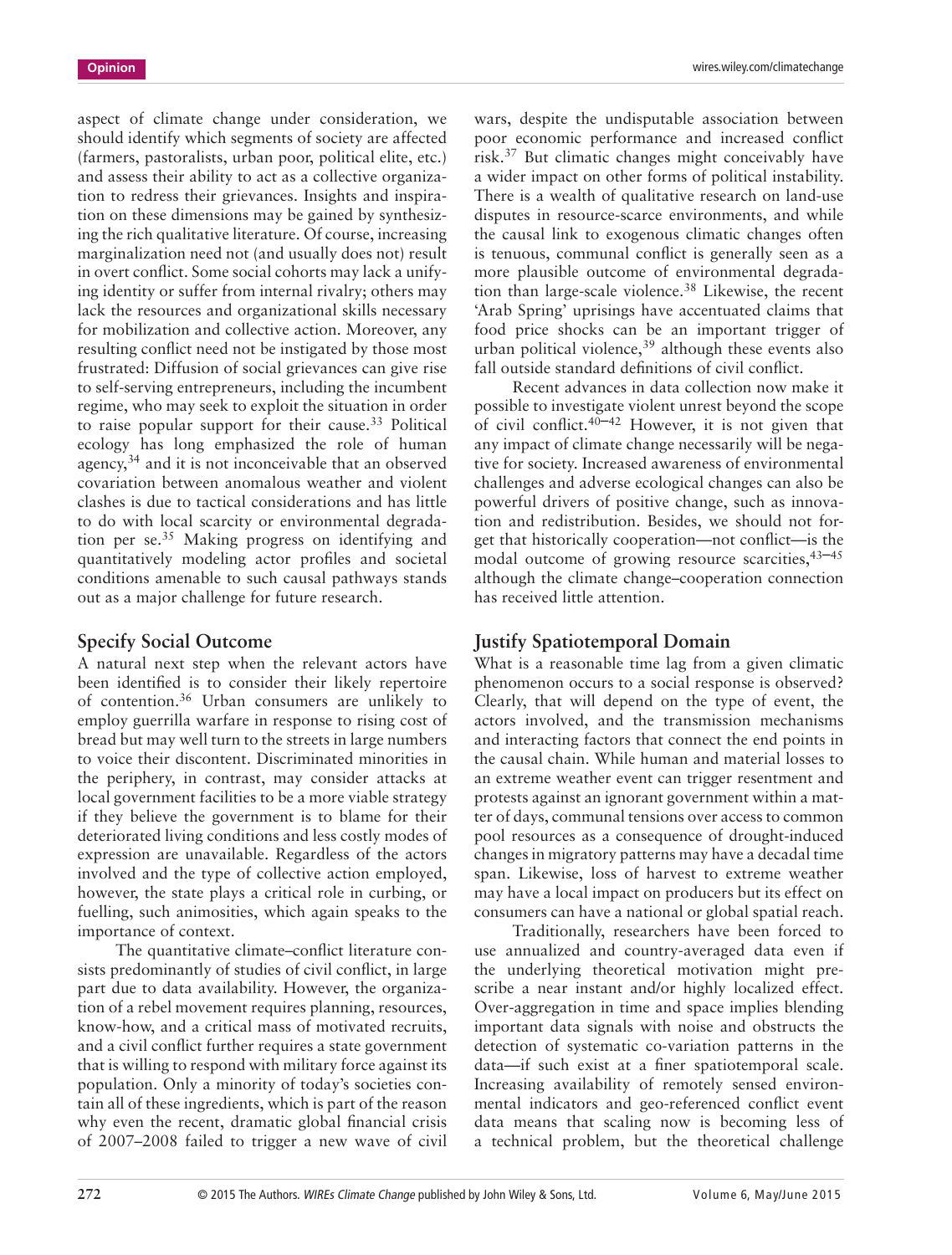remains. Indeed, reaching the optimal spatiotemporal resolution is among the most demanding aspects of designing a good quantitative model of climate and conflict. At a minimum, researchers must be more explicit about why the chosen level of analysis is appropriate, although a more satisfactory approach would be to develop a flexible analytical framework that allows climate effects to vary in space–time dimensions between observations.

## **CONCLUDING REMARKS**

The IPCC's Fifth Assessment Report notes that several factors that increase general conflict risk are sensitive to climate change (Ref 3, p. 16), but there is no direct and simple causal association between nature and society. Besides, it is unclear how observed social responses to climate variability and shocks can be translated into meaningful projections about societal impacts of future climate change. This essay has identified five research priorities to achieve a more robust, general understanding of indirect and conditional connections between climatic changes and security.

Let's be honest; research on social processes always comes with a considerable margin of uncertainty, and even if the five challenges discussed above are addressed there will be limits to what we can say about climate and conflict. For example, we will never be able to conclude with certainty that a given conflict would never have occurred in the absence of observed environmental change, or that a conflict would certainly have occurred in the absence of observed adaptation. Likewise, despite advances in conflict forecasting methodologies,<sup>46</sup> we will never be able to predict the onset of a new violent conflict with certainty based on quantifiable information alone.

Moreover, while the recent past is often a good indication of forthcoming events, the possibility for tipping points in nature–society relations implies that there are limits to what we can infer about the future from historical data.

Climate change and conflict may be related in other, less controversial and quite possibly much more important ways than those considered here. I therefore end on noting two areas that deserve more scientific attention than presently acknowledged. First, while the impact of climatic changes on conflict risk in stable societies may be negligible (Ref 3, p. 16), armed conflicts, by virtue of their destructive nature, are destined to increase societies' vulnerability to climate change. Civil war is development in reverse,<sup>47,48</sup> and many of the negative impacts of conflict on economic activity, education, health, and food security are major drivers of environmental vulnerability.27*,*<sup>49</sup> In unstable corners of the world, ending violent conflict may be the most efficient and cost-effective way to improve social resilience to climate change. Second, future research should also consider the conflict potential of climate change adaptation and mitigation. While poverty alleviation is generally considered a no-regret adaptation strategy, policies that imply land-use changes or have far-reaching externalities may constitute significant challenges for affected communities. Ill-advised climate adaptation plans have the potential to trigger resentment and conflict.<sup>50</sup> Adverse impacts of dam construction and hydropower production on biodiversity and livelihood security are well documented.<sup>51</sup> Less well researched but potentially more dramatic, rapid increases in carbon tax and other draconian measures to reduce emissions from aviation can have much more instant and much more severe impacts on tourism-dependent economies than may climate change by itself.<sup>52</sup>

### **ACKNOWLEDGMENTS**

This work has been supported by the Norwegian Ministry of Foreign Affairs grant QZA-13/0365, the Research Council of Norway project no. 240315, and the U.S. Army Research Laboratory and the U.S. Army Research Office via the Minerva Initiative grant W911NF-13-1-0307. Opinions expressed in this article do not necessarily represent those of the funders.

### **REFERENCES**

- 1. Salehyan I. Climate change and conflict: making sense of disparate findings. *Polit Geogr* 2014, 43:1–5.
- 2. Solow AR. A call for peace on climate and conflict. *Nature* 2013, 479:179–180.
- 3. Adger WN, Pulhin JM, Barnett J, Dabelko GD, Hovelsrud GK, Levy M, Oswald Spring Ú, Vogel CH. Human

Security. In: Field CB, Barros VR, Dokken DJ, Mach KJ, Mastrandrea MD, Bilir TE, Chatterjee M, Ebi KL, Estrada YO, Genova RC, Girma B et al., eds. *Climate Change 2014: Impacts, Adaptation, and Vulnerability. Part A: Global and Sectoral Aspects. Contribution of Working Group II to the Fifth Assessment*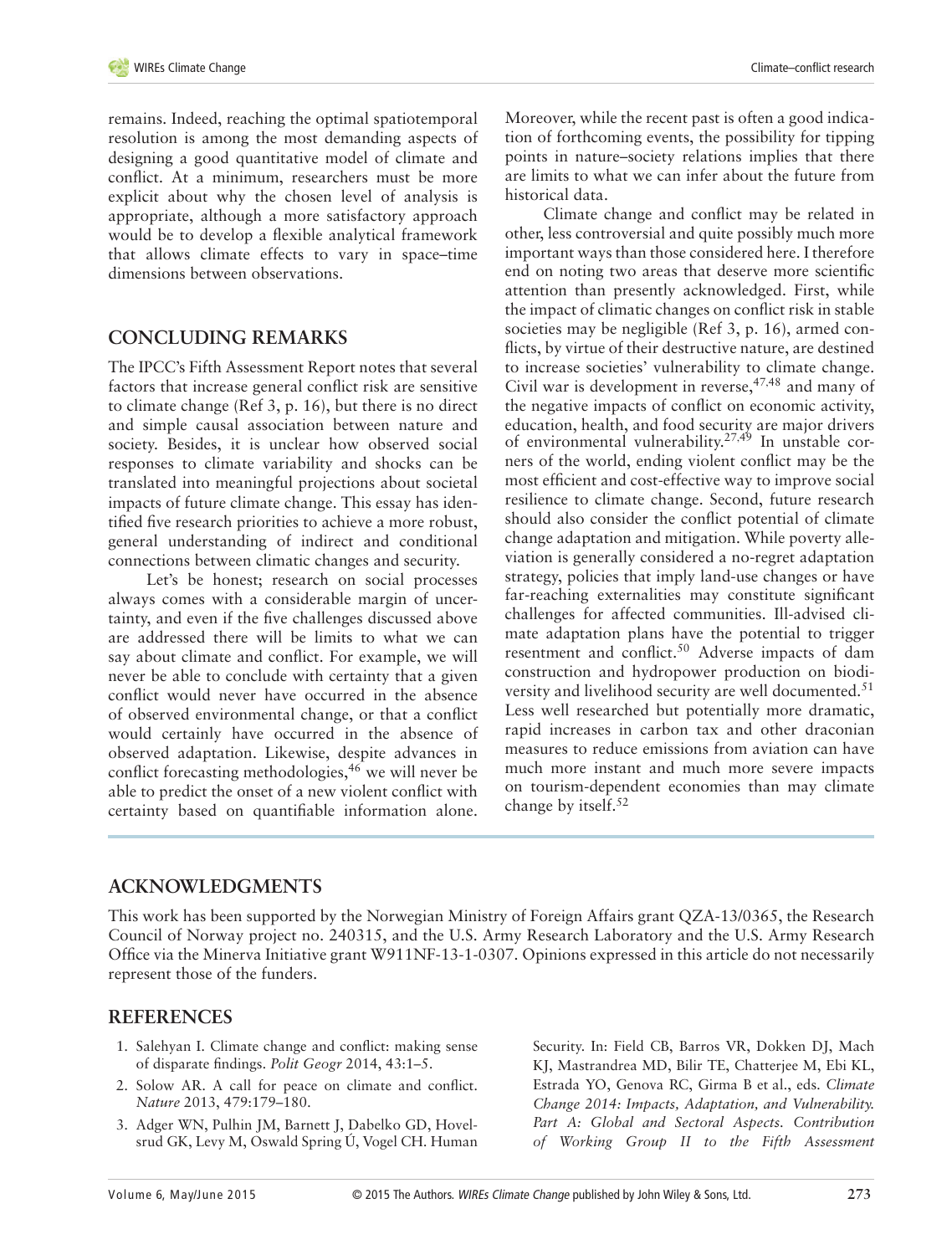*Report of the Intergovernmental Panel on Climate Change*. New York: Cambridge University Press; 2014, 755–791.

- 4. Bernauer T, Böhmelt T, Koubi V. Environmental changes and violent conflict. *Environ Res Lett* 2012,  $7:1-8.$
- 5. Buhaug H, Nordkvelle J, Bernauer T, Böhmelt T, Brzoska M, Busby JW, Ciccone A, Fjelde H, Gartzke E, Gleditsch NP, et al. One effect to rule them all? A Comment on climate and conflict. *Clim Change* 2014, 127:391–397.
- 6. Deligiannis T. The evolution of environment-conflict research: toward a livelihood framework. *Global Environ Polit* 2012, 12:78–100.
- 7. Gemenne F, Barnett J, Adger WN, Dabelko JD. Climate and security: evidence, emerging risks, and a new agenda. *Clim Change* 2014, 123:1–9.
- 8. Gleditsch NP. Whither the weather? Climate change and conflict. *J Peace Res* 2012, 49:3–9.
- 9. Hsiang SM, Burke M, Miguel E. Quantifying the influence of climate on human conflict. *Science* 2013, 341:1235367-1–1235367-14.
- 10. Klomp J, Bulte E. Climate change, weather shocks, and violent conflict: a critical look at the evidence. *Agric Econ* 2013, 44:63–78.
- 11. Meierding E. Climate change and conflict: avoiding small talk about the weather. *Int Stud Rev* 2013, 15:185–203.
- 12. Scheffran J, Brzoska M, Kominek J, Link PM, Schilling J. Disentangling the climate-conflict nexus: empirical and theoretical assessment of vulnerabilities and pathways. *Rev Eur Stud* 2012, 4:1–13.
- 13. Theisen OM, Gleditsch NP, Buhaug H. Is climate change a driver of armed conflict? *Clim Change* 2013, 117:613–625.
- 14. Associated Press. Climate change will push world into war: UN report. Available at: http://nypost.com/2014/ 03/30/[climate-change-will-push](http://nypost.com/2014/03/30/climate-change-will-push-world-into-war-un-report/)-world-into-war-unreport/. (Accessed June 15, 2014).
- 15. Military Advisory Board. *National Security and the Accelerating Risks of Climate Change*. Alexandria, VA: CNA Corporation; 2014, 2.
- 16. Gleditsch NP. Armed conflict and the environment: a critique of the literature. *J Peace Res* 1998, 35:381–400.
- 17. Selby J. Positivist climate conflict research: a critique. *Geopolitics* 2014, 19:829–856.
- 18. Kevane M, Gray L. Darfur: rainfall and conflict. *Environ Res Lett* 2008, 3:1–10.
- 19. Fjelde H, von Uexkull N. Climate triggers: rainfall anomalies, vulnerability and communal conflict in Sub-Saharan Africa. *Polit Geogr* 2012, 31:444–453.
- 20. Theisen OM, Holtermann H, Buhaug H. Climate wars? Assessing the claim that drought breeds conflict. *Int Security* 2011/12, 36:79–106.
- 21. O'Loughlin J, Witmer FDW, Linke AM, Laing A, Gettelman A, Dudhia J. Climate variability and conflict risk in East Africa, 1990–2009. *Proc Natl Acad Sci USA* 2012, 109:18344–18349.
- 22. Raleigh C, Kniveton D. Come rain or shine: an analysis of conflict and climate variability in East Africa. *J Peace Res* 2012, 49:51–64.
- 23. Koubi V, Bernauer T, Kalbhenn A, Spilker G. Climate variability, economic growth, and civil conflict. *J Peace Res* 2012, 49:113–127.
- 24. Wischnath G, Buhaug H. Rice or riots: on food production and conflict severity across India. *Polit Geogr* 2014, 43:6–15.
- 25. Eck K. The law of the land: communal conflict and legal authority. *J Peace Res* 2014, 51:441–454.
- 26. Hartmann B. Population, environment and security: a new trinity. *Environ Urban* 1998, 10:113–128.
- 27. Raleigh C, Linke A, O'Loughlin J. Extreme temperatures and violence. *Nat Clim Change* 2014, 4:76–77.
- 28. Busby JW, Smith TG, Krishnan N. Climate security vulnerability in Africa mapping 3.0. *Polit Geogr* 2014, 43:51–67.
- 29. Ide T, Schilling J, Link JSA, Scheffran J, Ngaruiya G, Weinzierl T. On exposure, vulnerability, and violence: spatial distribution of risk factors for climate change and violent conflict across Kenya and Uganda. *Polit Geogr* 2014, 43:68–81.
- 30. Wischnath G, Buhaug H. On climate variability and civil war in Asia. *Clim Change* 2014, 122:709–721.
- 31. Gartzke E. Could climate change precipitate peace? *J Peace Res* 2012, 49:177–192.
- 32. Gurr T. *Why Men Rebel*. Princeton, NJ: Princeton University Press; 1970.
- 33. Kahl C. *States, Scarcity and Civil Strife in the Developing World*. Princeton, NJ: Princeton University Press; 2006.
- 34. Peluso NL, Watts M. *Violent Environments*. Ithaca, NY: Cornell University Press; 2001.
- 35. Witsenburg K, Adano W. Of rain and raids: violent livestock raiding in Northern Kenya. *Civil Wars* 2009, 11:514–538.
- 36. Tilly C. *From Mobilization to Revolution*. New York: McGraw-Hill; 1978.
- 37. Hegre H, Sambanis N. Sensitivity analysis of empirical results on civil war onset. *J Conflict Resol* 2006, 26:695–715.
- 38. Homer-Dixon T. *Environment, Scarcity and Violence*. Princeton, NJ: Princeton University Press; 1999.
- 39. Sternberg T. Chinese drought, bread and the Arab Spring. *Appl Geogr* 2012, 34:519–524.
- 40. Raleigh C, Linke A, Hegre H, Karlsen J. Introducing ACLED: an armed conflict location and event dataset. *J Peace Res* 2010, 47:651–660.